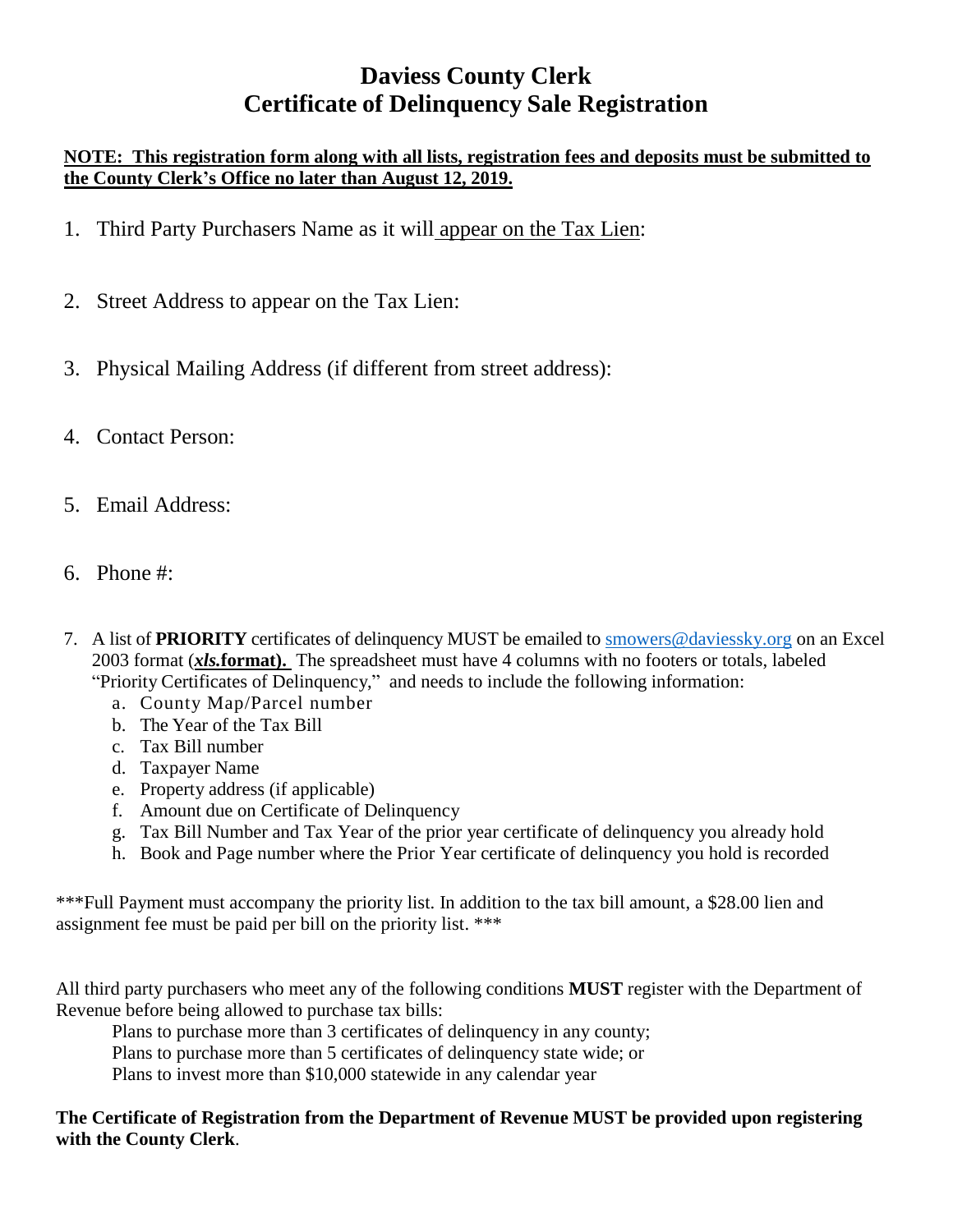- 8. A list of each **CURRENT** certificate of delinquency you intend to purchase at the sale MUST be emailed to [smowers@daviessky.org](mailto:smowers@daviessky.org) on an Excel 2003 format (*xls.***format)**. The spreadsheet must have 4 columns with no footers or totals (*this list Must be in the order of the bills that you wish to purchase*). Also a copy of your list in Bill Number Order, for which no prior year claim exists must be submitted. For each certificate of delinquency the following information needs to be provided:
	- a. County Map/Parcel Number
	- b. Tax bill number
	- c. Taxpayer name
	- d. Amount due on the certificate of delinquency
	- e. Address of property (if applicable)
	- f. The total due for all certificates of delinquency

## **CALCULATE YOUR REQUIRED DEPOSIT**:

| Yes / No                      | Purchase Cap Amount \$<br>(Purchases in Lottery Sale not to exceed this amount)       |  |
|-------------------------------|---------------------------------------------------------------------------------------|--|
|                               | TOTAL TAXES due on all PRIORITY<br>certificates listed in Item 7:\$                   |  |
|                               | 25% of the TOTAL TAXES due on <b>CURRENT</b> year<br>certificates listed in Item 8:\$ |  |
| <b>Additional Monies Due:</b> |                                                                                       |  |
|                               | Total number of Certificates purchased multiplied by \$28.00 \$                       |  |
|                               | (Assignment fee for the nurchased tax certificates)                                   |  |

(Assignment fee for the purchased tax certificates) Registration Fee  $\sim$ (\*Total number of certificates listed in Item 7 multiplied by \$5.00 & the Total number of certificates listed in Item 8 multiplied by \$10.00. The Maximum Registration Fee is \$250.00**. Please include a separate payment for the amount with your registration.)**

**TOTAL DUE \$**

Your deposit must be received no later than August 12, 2019. Acceptable forms of payment include: **CASH, CASHIER'S/CERTIFIED CHECK OR (CREDIT/DEBIT CARD) (SEE CLERK FOR DETAILS).**

The current tax year's bills may be viewed on our website at [www.daviesscountyclerk.org](http://www.daviesscountyclerk.org/) at least 30 days prior to the tax sale date and in our countywide newspaper, Messenger-Inquirer, within 30 to 45 days before the tax sale date. Some bills listed will not be available for purchase.